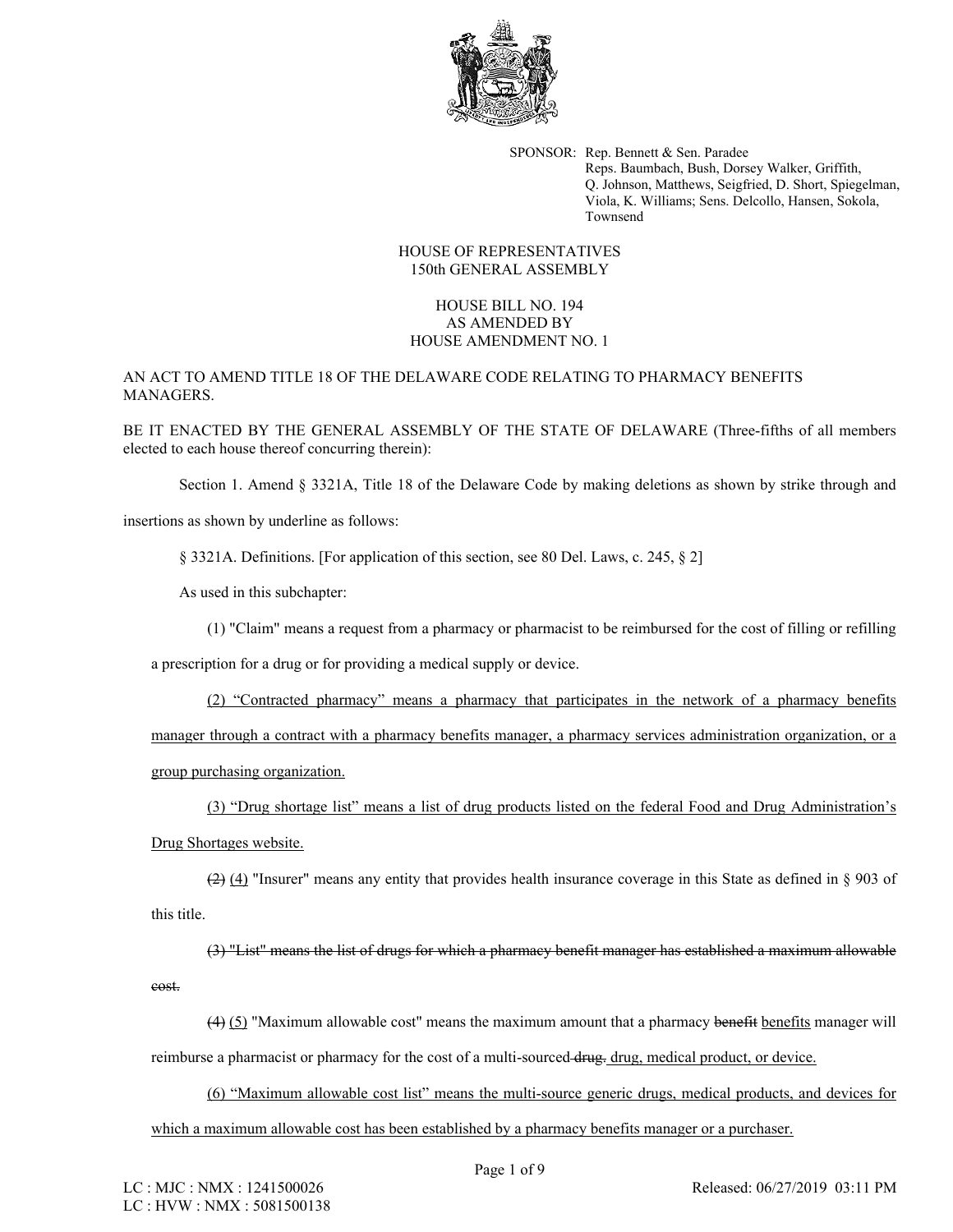(5) (7) "Network providers" means those pharmacists and pharmacies who provide covered health-care services or supplies to an insured or a member pursuant to a contract with an insurer or pharmacy benefits manager.

(6) (8) "Pharmacist" has the meaning given that term in means as defined under § 2502 of Title 24.

(7) (9) "Pharmacy" has the meaning given that term in means as defined under § 2502 of Title 24.

(10) "Pharmacy benefits management services" means as defined under § 3351A of this title.

(8) (11) "Pharmacy benefit benefits manager" has the meaning given in means as defined under § 3302A of this title.

(12) "Purchaser" means as defined under § 3351A of this title.

Section 2. Amend § 3323A, Title 18 of the Delaware Code by making deletions as shown by strike through and insertions as shown by underline as follows:

§ 3323A. Requirements for maximum allowable cost pricing. [For application of this section, see 80 Del. Laws, c. 245, § 2]

(a) To place a drug on a maximum allowable cost list, a pharmacy benefit benefits manager must ensure that the drug meets all of the following requirements:

(1) It is listed as "A" or "B" rated in the most recent version of the FDA's Approved Drug Products with Therapeutic Equivalence Evaluations, also known as the Orange Book, or has an "NR" or "NA" rating or a similar rating by a nationally recognized reference.

(2) It is generally available for purchase by pharmacies in the state this State from national or regional wholesalers.

(3) It is not obsolete. obsolete, temporarily unavailable, or listed on a drug shortage list as in shortage.

(4) If it is manufactured by more than 1 manufacturer, the drug is available for purchase by a contracted pharmacy, including a contracted retail pharmacy, in this State from a wholesale distributor with a permit in this State.

(5) If it is manufactured by only 1 manufacturer, the drug is generally available for purchase by a contracted pharmacy, including a contracted retail pharmacy, in this State from at least 2 wholesale distributors with a permit in this State.

(b) A pharmacy benefit benefits manager engaging in maximum allowable cost pricing must: must do all of the following:

(1) Make available to each network provider at the beginning of the term of the network provider's contract, and upon renewal of the contract, the sources utilized to determine the maximum allowable cost pricing pricing.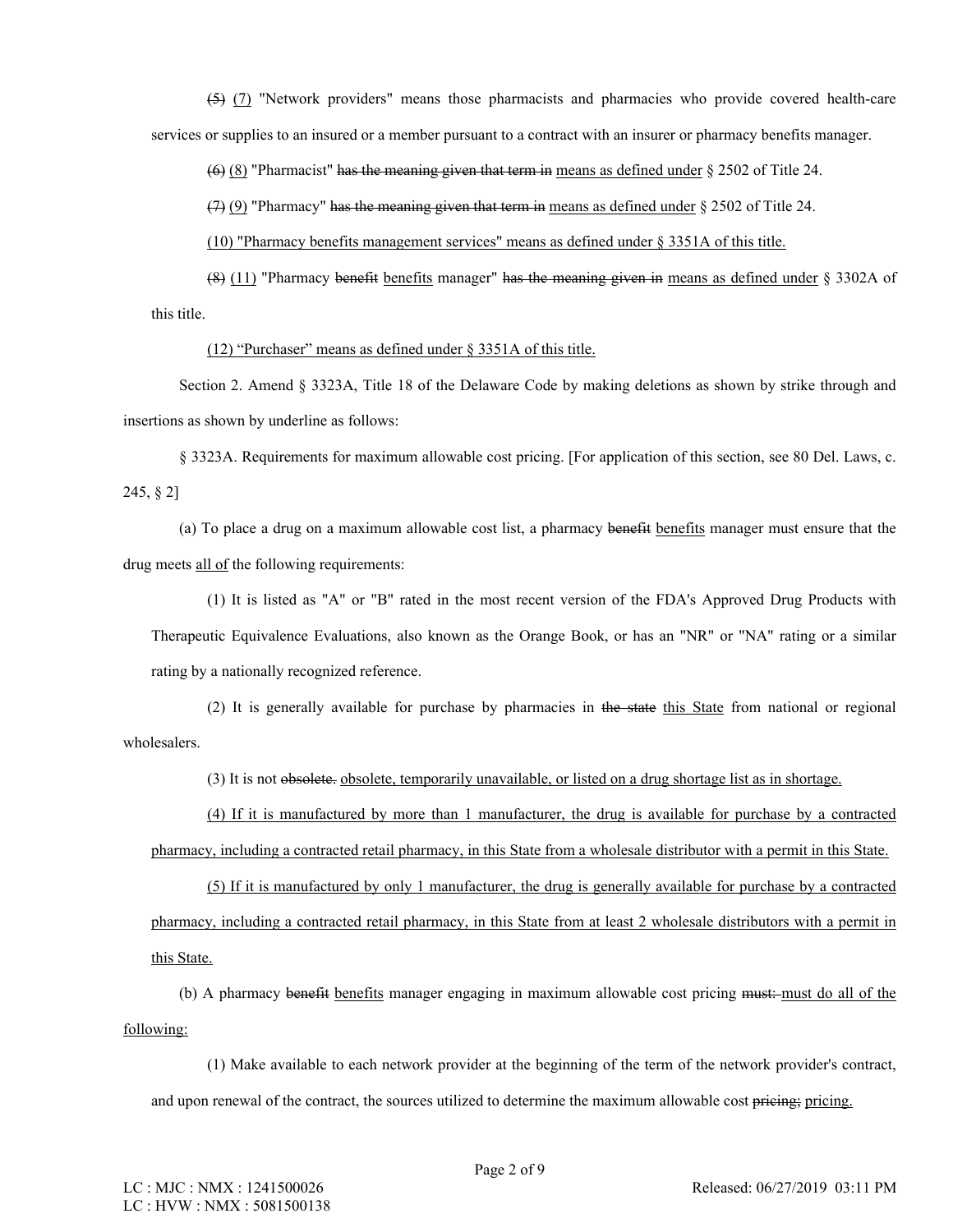(2) Provide a process for a network pharmacy providers provider to readily access the most recent maximum allowable cost specific to that provider; provider in an electronic format as updated in accordance with the requirements of this section.

(3) Review and update maximum allowable cost price information at least once every 7 business days and update the information when there is a modification of maximum allowable cost pricing; and pricing.

(4) Ensure that dispensing fees are not included in the calculation of maximum allowable cost.

(5) On the next day after a pricing information update under paragraph (b)(3) of this section, use the updated pricing information in calculating the payments made to all contracted pharmacies.

(6) Maintain a procedure to eliminate products from the maximum allowable cost list as necessary to do all of the following:

a. Remain consistent with price changes.

b. Remove from the maximum allowable cost list a drug that no longer meets the requirements of subsection (a) of this section.

c. Reflect the most recent availability of drugs in the marketplace.

Section 3. Amend § 3324A, Title 18 of the Delaware Code by making deletions as shown by strike through and insertions as shown by underline as follows:

§ 3324A. Appeals. [For application of this section, see 80 Del. Laws, c. 245, § 2]

(a) A pharmacy benefit benefits manager must establish a process by which a contracted pharmacy can appeal the provider's reimbursement for a drug subject to maximum allowable cost pricing. A contracted pharmacy has ten 10 calendar days after the applicable fill date to appeal a maximum allowable cost if the reimbursement for the drug is less than the net amount that the network provider paid to the supplier of the drug. A pharmacy benefit benefits manager must respond with notice that the challenge has been denied or sustained within 10 calendar days of the contracted pharmacy making the claim for which an appeal has been submitted.

(b) At the beginning of the term of a network provider's contract, and upon renewal, a pharmacy benefit benefits manager must provide to network providers a telephone number or e-mail address at which a network provider can contact the pharmacy benefit benefits manager to process an appeal under this section.

(c) If an appeal is denied, the pharmacy benefit benefits manager must provide the reason for the denial and the name and the national drug code number from national or regional wholesalers operating in Delaware.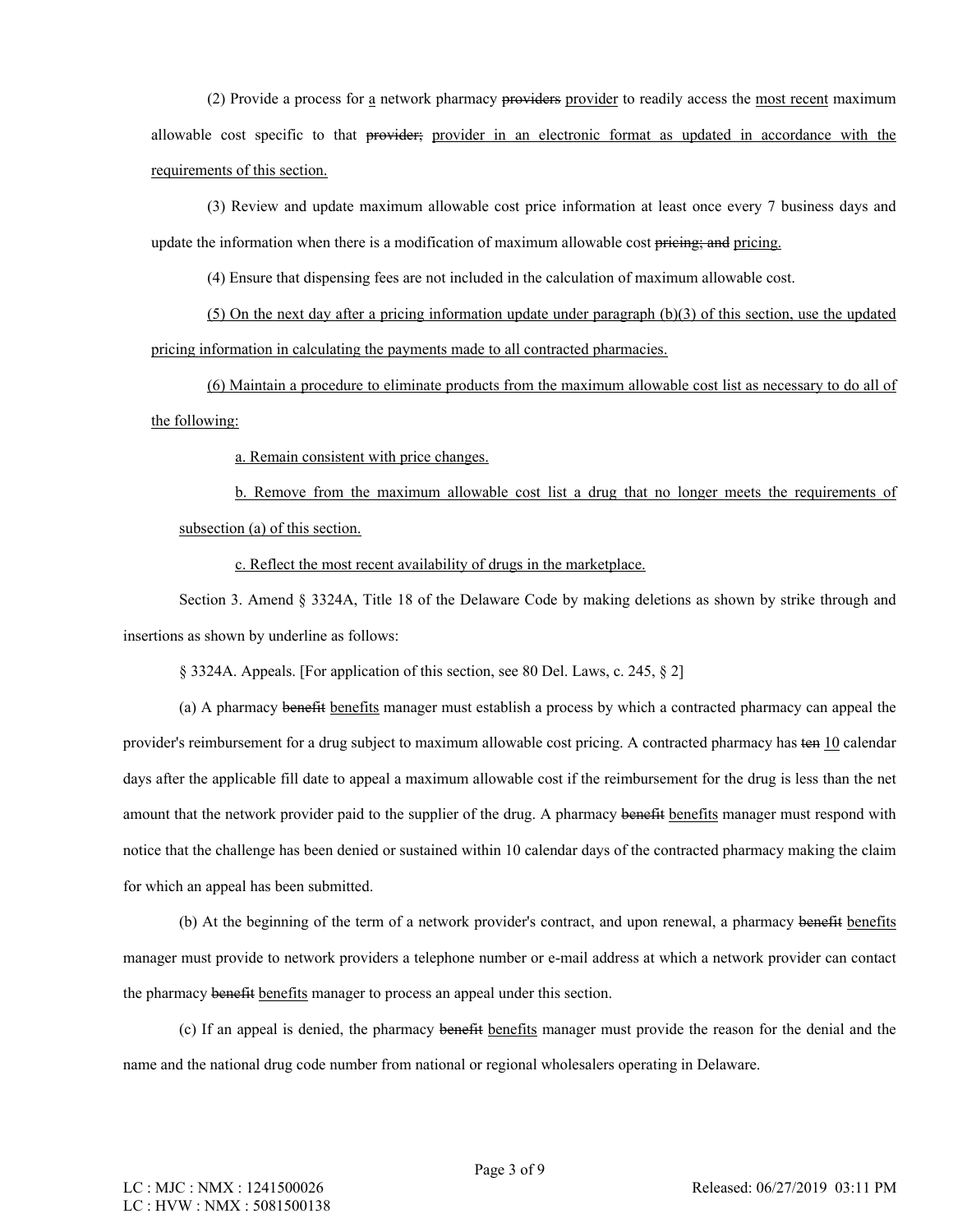(d) If the appeal is sustained, the pharmacy benefits manager shall do the following: make the price correction, permit the reporting pharmacy to reverse and rebill the appealed claim, and make the price correction effective for all similarly situated pharmacies from the date of the approved appeal.

(1) For an appealing pharmacy, do all of the following:

a. Adjust the maximum allowable cost for the drug as of the date of the original claim for payment.

b. Without requiring the appealing pharmacy to reverse and rebill the claims, provide reimbursement for the claim and any subsequent and similar claims under similarly applicable contracts with the pharmacy benefits manager as follows:

1. For the original claim, in the first remittance to the pharmacy after the date the appeal was determined.

2. For subsequent and similar claims under similarly applicable contracts, in the second remittance to the pharmacy after the date the appeal was determined.

(2) For a similarly situated contracted pharmacy in this State, do all of the following:

a. Adjust the maximum allowable cost for the drug as of the date the appeal was determined.

b. Provide notice to the pharmacy or the pharmacy's contracted agent of all of the following:

1. That an appeal was upheld.

2. That without filing a separate appeal, the pharmacy or the pharmacy's contracted agent may reverse and rebill a similar claim.

(e) A pharmacy benefits manager shall make available on its website information about the appeal process, including all of the following:

(1) A telephone number at which the contracted pharmacy may contact the department or office responsible for processing appeals for the pharmacy benefits manager to speak to an individual specifically or leave a message for an individual or office who is responsible for processing appeals.

(2) An email address of the department or office responsible for processing appeals to which an individual who responsible for processing appeals has access.

(f) A pharmacy benefits manager may not charge a contracted pharmacy a fee related to the re-adjudication of a claim resulting from a sustained appeal under subsection (d) of this section or the upholding of an appeal under subsection (h) of this section.

(g) A pharmacy benefits manager may not retaliate against a contracted pharmacy for exercising its right to appeal or filing a complaint with the Commissioner, as permitted under this section.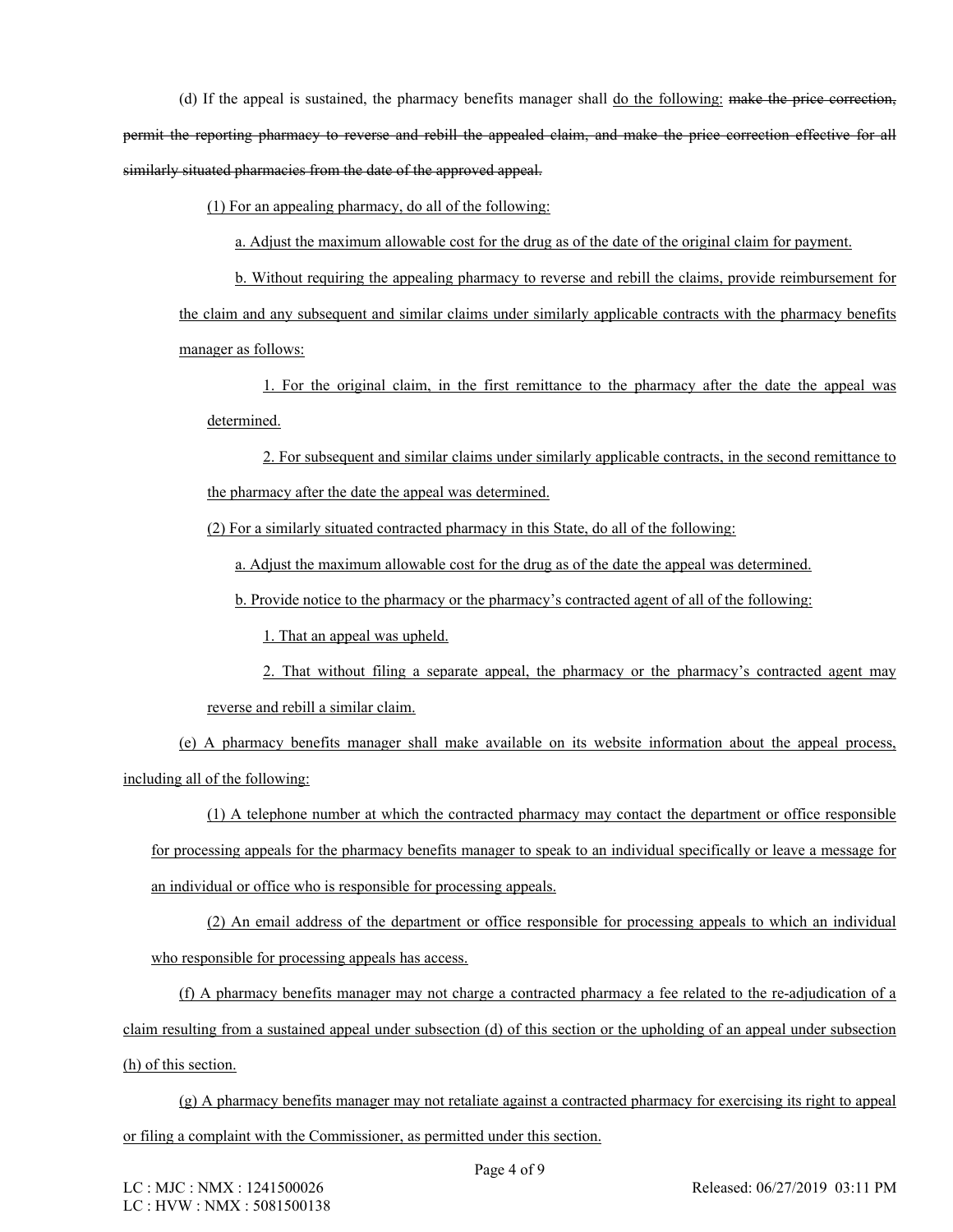(h)(1) If a pharmacy benefits manager denies an appeal and a contract pharmacy files a complaint with the Commissioner, the Commissioner shall do all of the following:

a. Review the pharmacy benefits manager's compensation program to ensure that the reimbursement for pharmacy benefits management services paid to the pharmacist or a pharmacy complies with this subchapter and the terms of the contract.

b. Based on a determination made by the Commissioner under paragraph (h)(1)a. of this section, do 1 of the following:

1. Dismiss the appeal.

2. Uphold the appeal and order the pharmacy benefits manager to pay the claim in accordance with the Commissioner's findings.

(2) All pricing information and data collected by the Commissioner during a review required by paragraph (h)(1) of this section is confidential and not subject to subpoena or the Freedom of Information Act, Chapter 100 of Title 29.

Section 4. Amend Chapter 33A, Title 18 of the Delaware Code by making deletions as shown by strike through and insertions as shown by underline as follows:

Subchapter V. Registration of Pharmacy Benefits Managers.

§ 3351A. Definitions.

For purposes of this subchapter:

(1) "Pharmacy benefits management services" means all of the following:

a. The procurement of prescription drugs at a negotiated rate for dispensation within this State to beneficiaries.

b. The administration or management of prescription drug coverage provided by a purchaser for beneficiaries.

c. Any of the following services provided with regard to the administration of prescription drug coverage:

1. Mail service pharmacy.

2. Claims processing, retail network management, and payment of claims to pharmacies for

prescription drugs dispensed to beneficiaries.

3. Clinical formulary development and management services.

4. Rebate contracting and administration.

5. Patient compliance, therapeutic intervention, and generic substitution programs.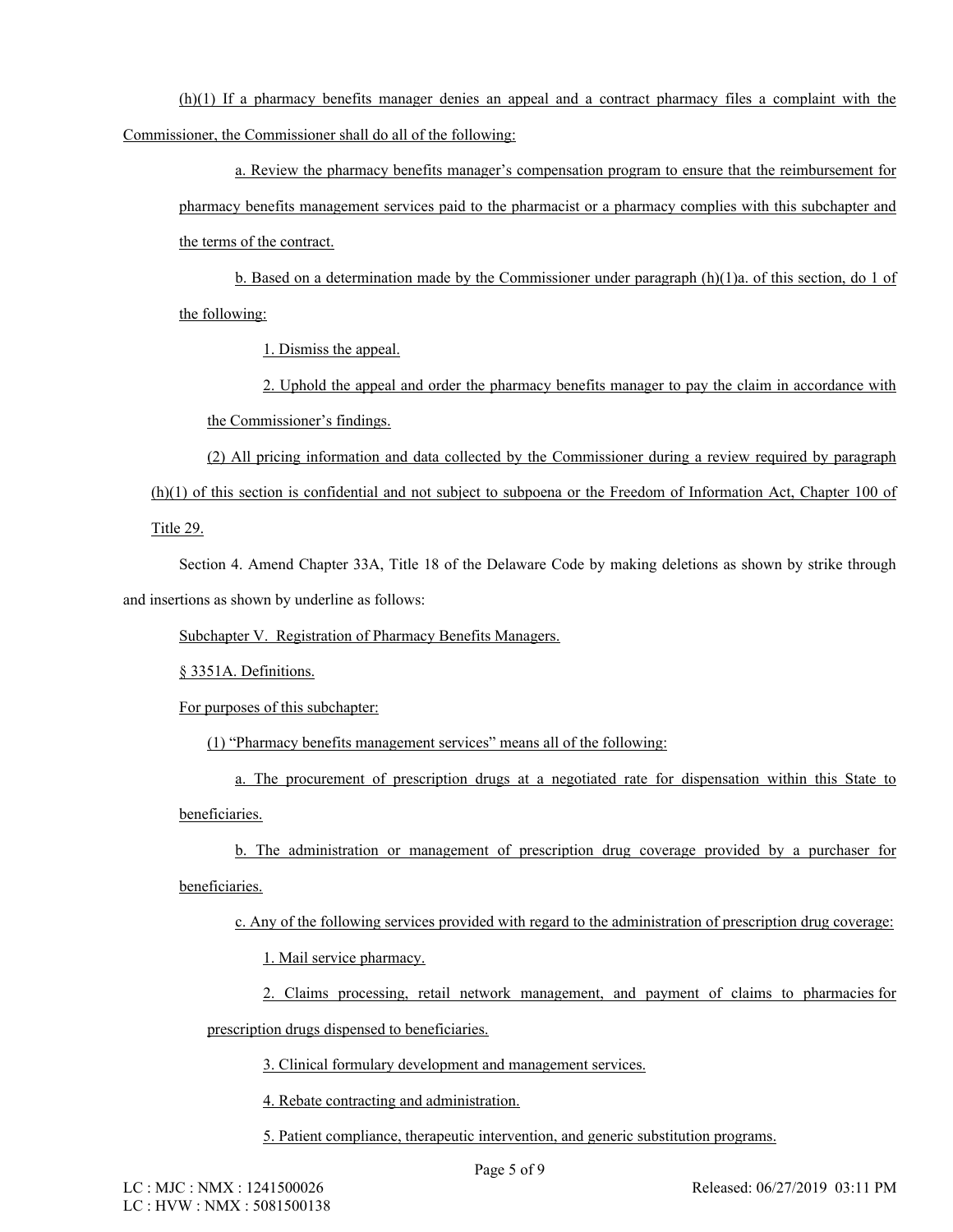6. Disease management programs.

(2) "Pharmacy benefits manager" means as defined under § 3302A of this title.

(3) "Purchaser" means an insurance company, health service corporation, health maintenance organization, managed care organization, and any other entity that does all of the following:

a. Provides prescription drug coverage or benefits in this State.

b. Enters into agreement with a pharmacy benefits manager for the provision of pharmacy benefits management services.

§ 3352A. Applicability.

This subchapter does not apply to plans of health insurance or health benefits designed for issuance to persons eligible for coverage under Titles XVIII, XIX, and XXI of the Social Security Act, 42 U.S.C. §§ 1395 et seq., 1396 et seq.,

and 1397aa et seq., known as Medicare, Medicaid, or any other similar coverage under a State or federal government plan.

§ 3353A. Registration required.

(a) A pharmacy benefits manager shall register with the Commissioner as a pharmacy benefits manager before providing pharmacy benefits management services in this State to a purchaser.

(b) A purchaser may not enter into an agreement or contract with a pharmacy benefits manager that has not registered with the Commissioner.

(c) A pharmacy benefits manager applying for registration shall do all of the following:

(1) File with the Commissioner an application on the form that the Commissioner provides.

(2) Pay to the Commissioner a \$150 non-refundable registration fee.

(d) The Commissioner may require any additional information or submissions from a pharmacy benefits manager that may be reasonably necessary to verify the information contained in the application.

(e) Subject to § 3355A of this title, the Commissioner shall register each pharmacy benefits manager that meets the requirements of this section.

§ 3354A. Expiration and renewal of registration.

(a) A pharmacy benefits manager registration expires on May 1 after its effective date unless it is renewed as provided under this section.

(b) A pharmacy benefits manager may renew its registration for an additional 1-year term if the pharmacy benefits manager otherwise is entitled to be registered and does all of the following:

(1) Files with the Commissioner a registration renewal application on the form that the Commissioner

requires.

LC : MJC : NMX : 1241500026 LC : HVW : NMX : 5081500138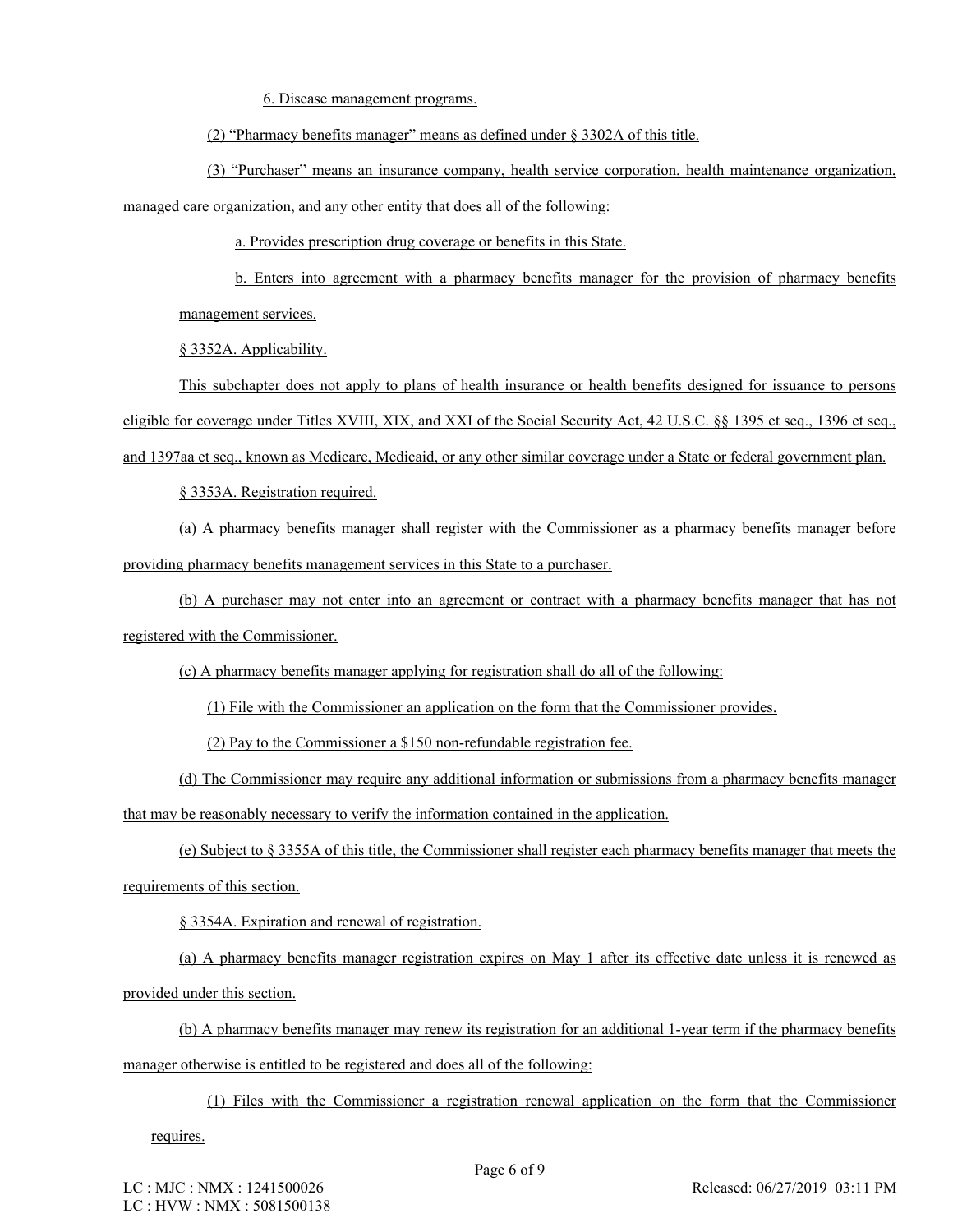(2) Pays to the Commissioner a \$150 non-refundable renewal fee.

(c) An application for renewal of a pharmacy benefits manager registration is to be considered made in a timely manner if it is postmarked on or before the date the pharmacy benefits manager's registration expires.

(d) The Commissioner may require additional information or submissions from a pharmacy benefits manager that may be reasonably necessary to verify the information contained in the registration renewal application.

(e) Subject to  $\S$   $\S$  3355A of this title, the Commissioner shall renew the registration of each pharmacy benefits manager that meets the requirements of this section.

§ 3355A. Denial, suspension, or revocation of registration.

(a) The Commissioner may issue a cease and desist order to a pharmacy benefits manager that is registered or seeking renewal of a registration if the pharmacy benefits manager, or an officer, director, or employee of the pharmacy benefits manager does any of the following:

(1) Makes a material misstatement, misrepresentation, or omission in a registration or registration renewal application.

(2) Fraudulently or deceptively obtains or attempts to obtain a registration or renewal of a registration.

(3) In connection with the administration of pharmacy benefits management services, commits fraud or engages in illegal or dishonest activities.

(4) Violates any provision of this chapter or a regulation adopted under this chapter.

(b) If a pharmacy benefits manager that is registered or seeking renewal of a registration does not comply with a cease and desist order issued by the Commissioner under subsection (a) of this section, the Commissioner may deny, refuse to renew, suspend, or revoke its registration.

(c) If the action by the Commissioner is to deny or not renew a registration, the Commissioner shall notify the pharmacy benefits manager of the decision, in writing, including the reason for the denial or nonrenewal of the registration. The pharmacy benefits manager may, within 10 days after the Commissioner provides notice under this subsection, make written demand on the Commissioner for a hearing before the Commissioner to determine the reasonableness of the Commissioner's action. A hearing under this subsection must be held under §§ 323 through 328 of this title.

(d) This section does not limit any other regulatory authority of the Commissioner under this title.

§ 3356A. Recordkeeping requirements.

A pharmacy benefits manager shall maintain adequate books and records about each purchaser for which the pharmacy benefits manager provides pharmacy benefits management services as follows:

(1) In accordance with prudent standards of record keeping.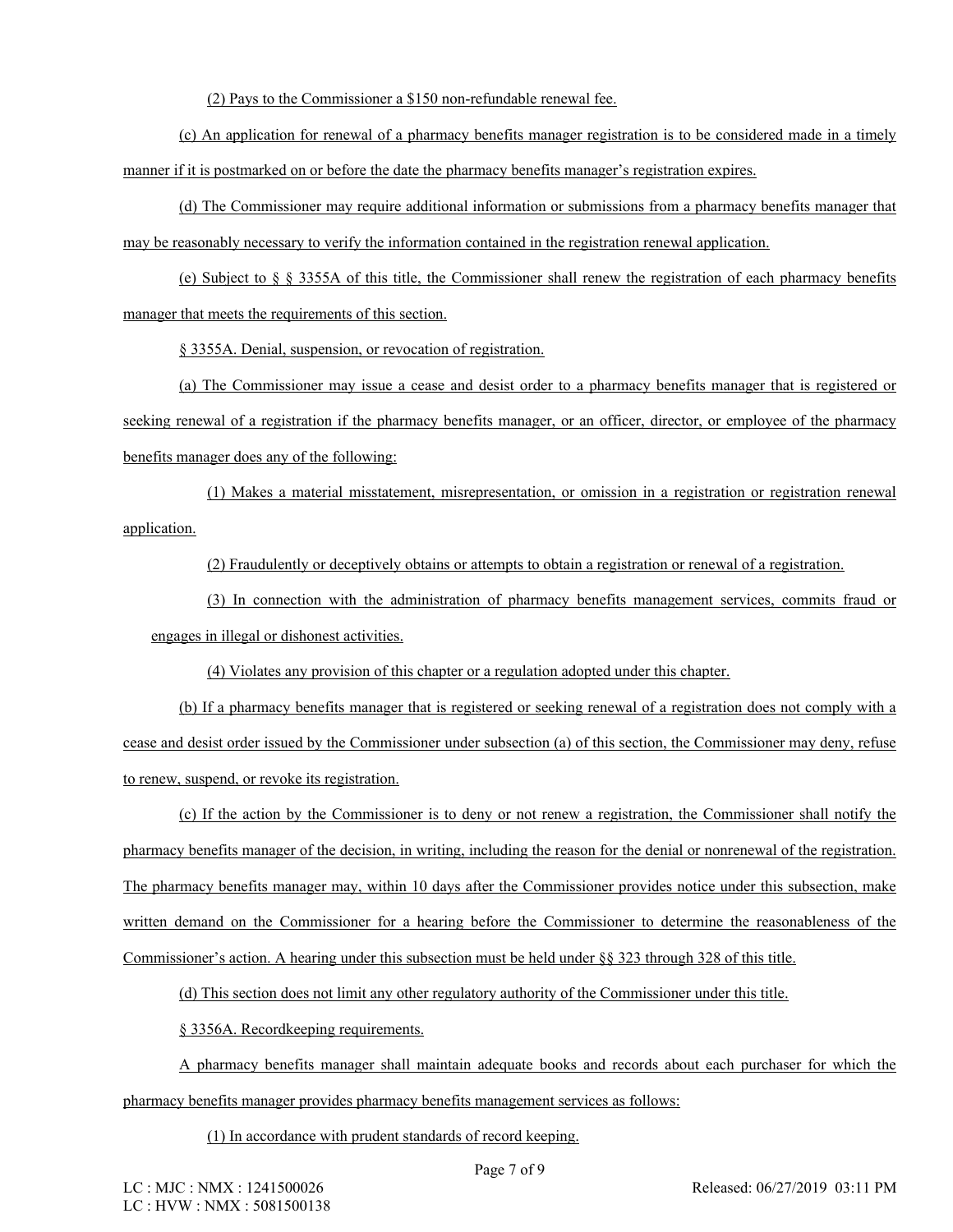(2) For the duration of the agreement between the pharmacy benefits manager and the purchaser.

(3) For 3 years after the pharmacy benefits manager ceases to provide pharmacy benefits management services for the purchaser.

§ 3357A. Examination of affairs, transactions, accounts, and records.

(a) Whenever the Commissioner considers it advisable, the Commissioner may examine the affairs, transactions, accounts, and records of a registered pharmacy benefits manager.

(b) The examination must be conducted under § 320 of this title.

(c) The expense of an examination is to be borne by the pharmacy benefits manager being examined. The expense includes the reasonable and proper expenses of the Commissioner, and the Commissioner's examiners and assistants, including expert assistance, and a reasonable per diem as to the examiners and assistants as necessarily incurred in the examination. The pharmacy benefits manager examined shall promptly pay the examination expense on presentation by the Commissioner or the Commissioner's examiner of a reasonably detailed written account of the examination expense.

(d) The Commissioner shall issue reports of the examination and investigation under § 321 of this title.

§ 3358A. Permit required for nonresident pharmacy to deliver prescription drugs or devices.

A pharmacy benefits manager may not ship, mail, or deliver prescription drugs or devices to a person in this State through a nonresident pharmacy unless the nonresident pharmacy holds a permit issued under § 2535 of Title 24.

§ 3359A. Penalties and Enforcement.

(a) If the Commissioner determines that a pharmacy benefits manager has violated any provision of this chapter or any regulation adopted under this chapter, the Commissioner may, after notice and a hearing, issue an order that requires the pharmacy benefits manager to do 1 or more of the following:

(1) Cease and desist from the identified violation and further similar violations.

(2) Take specific affirmative action to correct the violation.

(3) Make restitution of money, property, or other assets to a person that has suffered financial injury because of the violation.

(4) Pay a fine in an amount determined by the Commissioner, not to exceed \$10,000, for each violation of this chapter.

(5) Pay the costs, including applicable attorneys' fees, incurred by the Commissioner in bringing the action.

(b) A hearing under this section must be held under §§ 323 through 328 of this title and any regulations adopted by

the Commissioner.